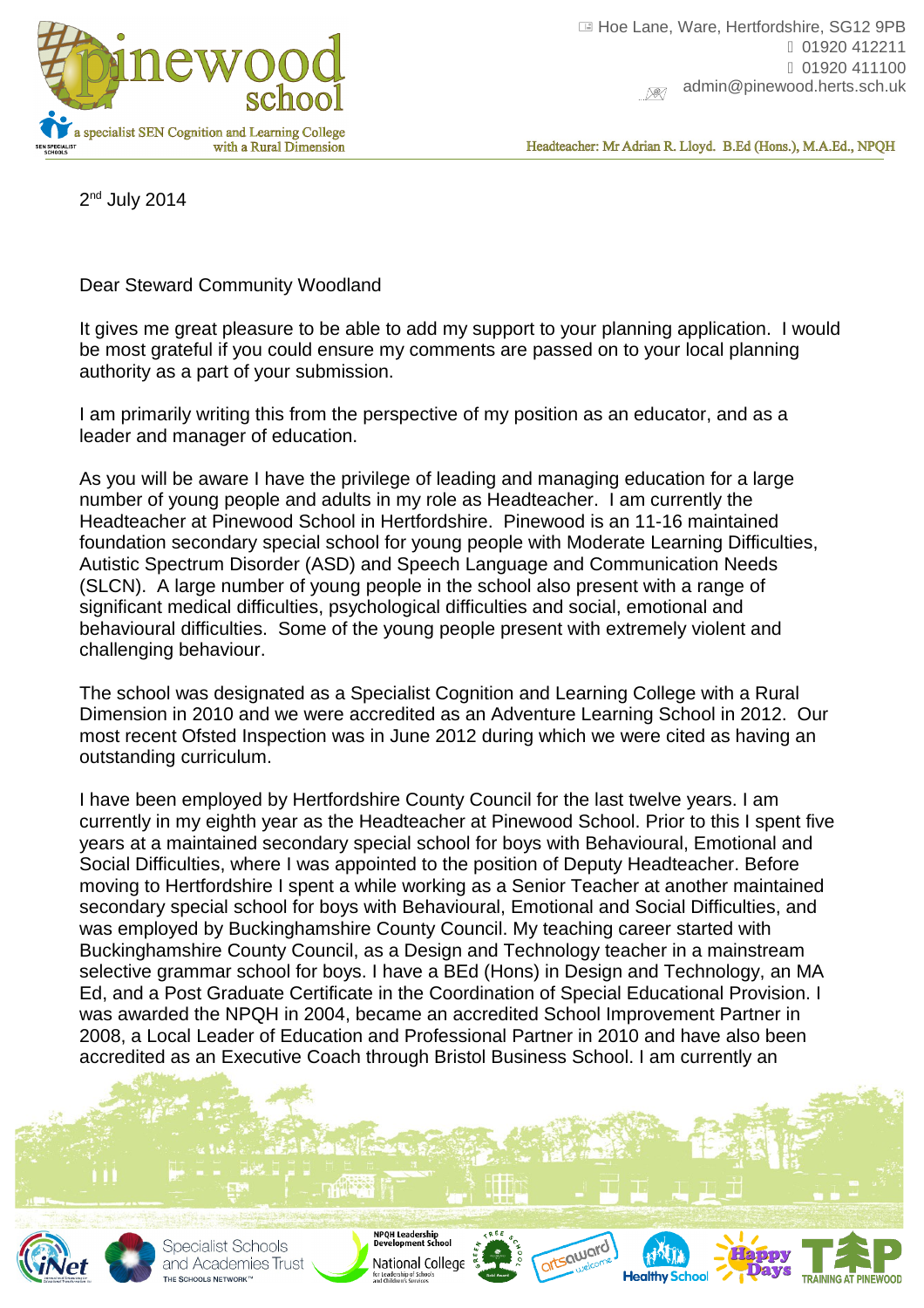

Headteacher: Mr Adrian R. Lloyd. B.Ed (Hons.), M.A.Ed., NPQH

Improvement Partner within Hertfordshire's school improvement team.

Throughout my educational career I have taken every opportunity to ensure young people spend time in an outdoor or woodland environment, and have been fortunate to have been directly responsible for the outdoor education programme in three schools.

I am passionate about ensuring that young people have access to our outdoor spaces and encourage learning outdoors across all areas of the school and wider curriculum. Outdoor learning forms an integral part of Pinewood's curriculum and all young people have an entitlement to at least four hours dedicated outdoor learning every week. We are extremely fortunate to have use of some privately owned areas of semi natural ancient woodland close to us, as well as some small areas of woodland on our own site, and we run a thriving Forest School programme.

I would like to signpost you to a valuable resource that details the many and varied positive effects that spending time in woodland creates:

<http://www.woodlandforlife.net/all-you-need-to-know/need-social.htm>

I am also aware that the Dartmoor National Park Authority published a woodland strategy with some specific aims around woodland access for education, training and recreation. I note from the Action Plan 2005-2010 that there were specific targets around education, access and recreation. For reference the action plan I am referring to can be found by following this link:

[http://www.dartmoor-npa.gov.uk/\\_\\_data/assets/pdf\\_file/0007/42955/laf-dws.pdf](http://www.dartmoor-npa.gov.uk/__data/assets/pdf_file/0007/42955/laf-dws.pdf)

Much has been written about the educational value of time spent in woodlands, but I know that Steward Community Woodland takes learning in the great outdoors to a whole new level. Just the diversity of the programme that is and can be offered at the wood not just for it's residents, but for the local and wider community as a whole. I know the local community are extremely supportive of the work that the residents share with them and feel sure that they would be really missed if they were not there.

On a personal level, I was extremely fortunate to spend some quality time at Steward Community Woodland at the end of March this year, visiting and learning from one of the residents, Sharif Adams. Sharif is an outstanding green wood craftsman and an exceptional bowl turner, and I visited to see if some of his skills would improve my own turning – which they did immensely I'm pleased to say! I received a really warm welcome from all of the residents that I had the opportunity to meet, who were most enthusiastic in sharing their woodland life with me. I was also really pleased to be given a guided tour of some of the woodland facilities – there is so much resourcefulness that could be shared about living a



Specialist Schools and Academies Trust THE SCHOOLS NETWORK<sup>"</sup>